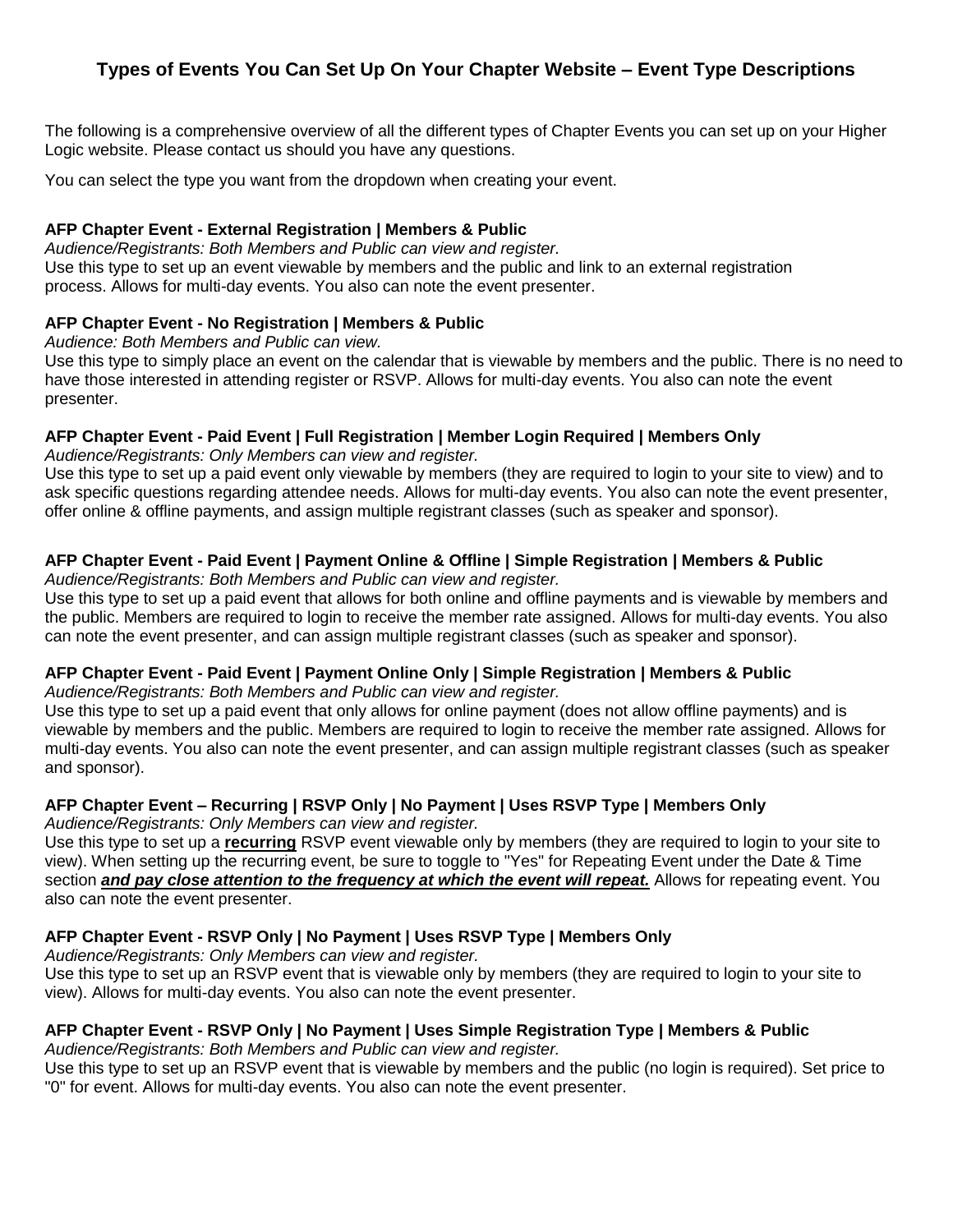#### *Please Note: The following event types are no longer available nor supported for events created after June 8, 2020. They will appear as follows in your event dropdown menu. Do not select these:*

UNSUPPORTED EVENT TYPE - DO NOT SELECT: AFP Chapter Event (External Registration – Open to Members & Public | No Login Required)

UNSUPPORTED EVENT TYPE - DO NOT SELECT: AFP Chapter Event (Paid Event | Simple | Open to Members & Public - No Login Required)

UNSUPPORTED EVENT TYPE - DO NOT SELECT: AFP Chapter Event (Recurring, RSVP Only - No Payment | Open to Members & Public - No Login Required)

UNSUPPORTED EVENT TYPE - DO NOT SELECT: AFP Chapter Event (RSVP Only - No Payment | Open to Members & Public - No Login Required) \*this allowed for repeating events\*

### \* *How to establish registrant classes for Speakers and Sponsors*

We are excited to announce that you now have the ability to both set the pricing for and allow the registration of appropriate attendees as speakers and sponsors for your events. This new enhancement can be utilized for all event types except those that use external registration, no registration, or RSVP only registration.

The process for using this new registration functionality is below. Please keep in mind this event registration process should be utilized **ONLY IF**:

You will be registering speakers and sponsors for your event.

## AND

You are setting different prices for these types (speaker and sponsors) of attendees.

# PLEASE NOTE:

- Speakers and sponsors are not able to register themselves for events this functionality is for you to use! Because event registration on the Higher Logic platform is structured only for member and non-member pricing, the entering of speaker and sponsor registrations must be done by event contacts and coordinators through the backend admin area.
- At this time, speakers and sponsors may only make payments offline by cash or check only. We are working to change this so that they will eventually be able to be directed to your online payment screen. We understand that this may be an inconvenience for some, but please know that we are working on this aspect of this new feature. We wanted to allow this process to be utilized as it functions now while we continue with the enhancement.

# INSTRUCTIONS FOR USING THIS NEW FEATURE

#### When Creating the Event

**Step 1:** Create your event. When you reach the "Pricing Options" portion of the "Add Event" screen, click on the "Simple" field down arrow and scroll down until you see the Registrant Classes options.

*\* IMPORTANT: You may only use the Chapter Member, Nonmember, Speakers and Sponsors options.\**

For example, if your event will have registered speakers but no sponsors, you would select Chapter Member, Nonmember and Speakers. If you will have registered sponsors at your event but no speakers, then you would select Chapter Member, Nonmember and Sponsors. And if you will have both speakers and sponsors, then you would select Chapter Member, Nonmember, Speakers and Sponsors.

*The default pricing setting when creating an event is the Simple structure - one price for all registrants. If you are only*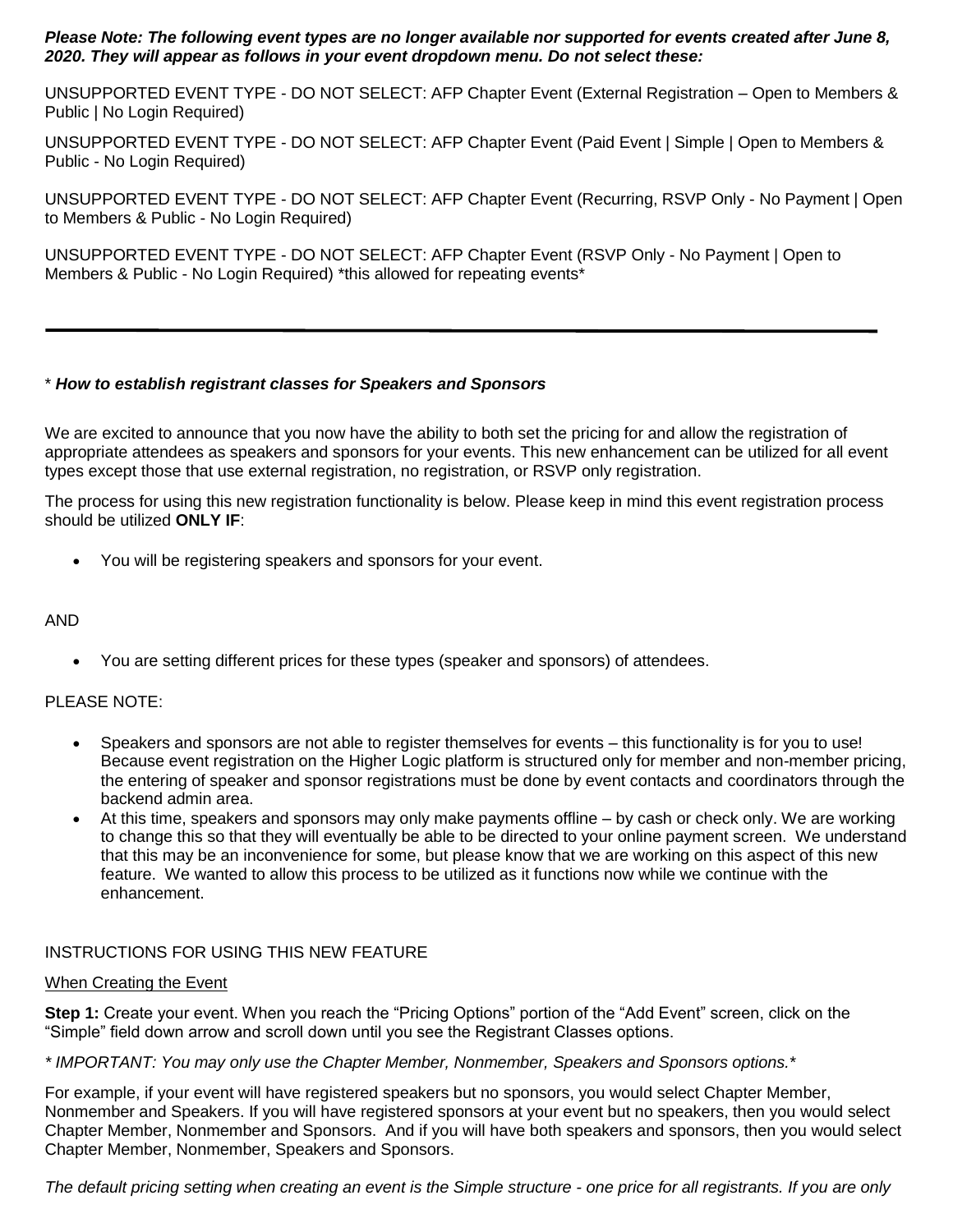*having members and nonmembers attending your event, and would like to set different prices for each, then you would select the Member / Non-member structure.*

| (see image next page) |  |  |  |  |
|-----------------------|--|--|--|--|
|-----------------------|--|--|--|--|

|                    | Pricing may include different rates for early, regular and late registrations. |   |
|--------------------|--------------------------------------------------------------------------------|---|
| <b>RECULAR</b>     |                                                                                |   |
| Regular            | End <sup>*</sup><br>Begin *                                                    |   |
|                    | 筁                                                                              | 篇 |
| Registrant Classes |                                                                                |   |
|                    | Collegiate Chapter Member                                                      |   |
|                    |                                                                                |   |
| Chapter Member     |                                                                                |   |
| Nonmember          |                                                                                |   |
| <b>Speakers</b>    | Guest of Chapter (Nonmember)                                                   |   |

**Step 2:** Once you have made the appropriate selections, click anywhere in the "Add Event" box. You will now see that you have the ability to set the pricing for each of those registrant classes.

| <b>RECULAR</b>          | Pricing may include different rates for early, regular and late registrations. | ٠ |
|-------------------------|--------------------------------------------------------------------------------|---|
| Regular                 | Begin *<br>End <sup>*</sup>                                                    |   |
|                         | 篇                                                                              | 篇 |
| <b>4 ITEMS SELECTED</b> |                                                                                | ٠ |
| Chapter                 | Regular*                                                                       |   |
| Member                  | \$<br>0.00                                                                     |   |
| Nonmember               | Regular*                                                                       |   |
|                         | S<br>0.00                                                                      |   |
| Speakers                | Regular *                                                                      |   |
|                         | S<br>0.00                                                                      |   |
| Sponsors                | Regular *                                                                      |   |
|                         | S<br>0.00                                                                      |   |

#### **Adding your Speakers and/or Sponsors**

Once your event is created and open to registrants, the event creator or chapter admin will need to handle the registration of the speakers and sponsors through the backend admin area. *Remember, any "regular" members or nonmembers are able to register themselves. Only speakers and sponsors need to be registered by the admin.*

**Step 1:** Your admin will need to go to the event's "Manage Roster" screen to add the speaker and sponsor registrants.

When you go to the "Registrant Roster" area, click on "Manage", then click "Add Registrants": *(see image next page)*